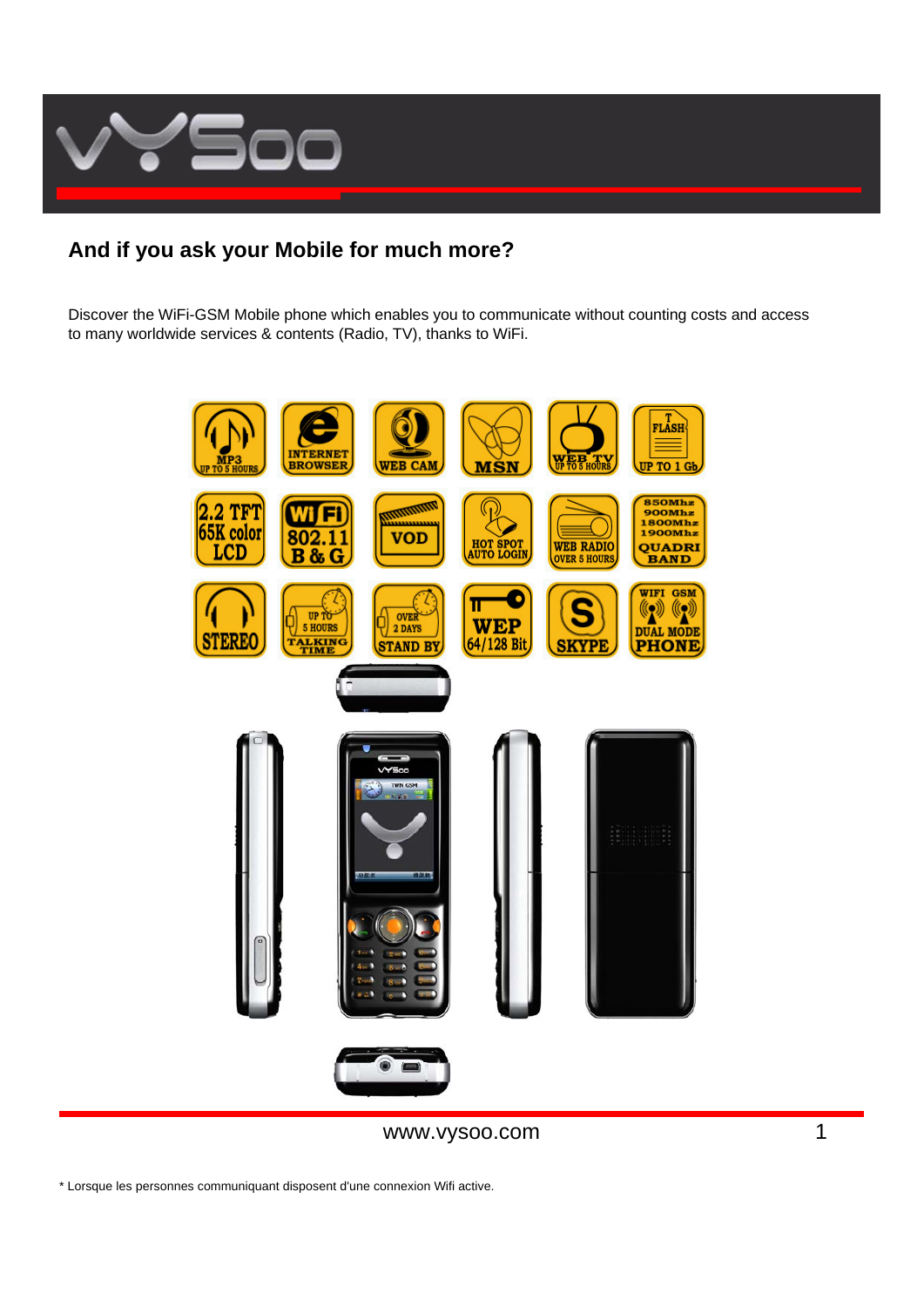

# **Phone Feature**

Skype Supported -- Presence Skype Talk Skype Out (with SkypeOut Country Code) MSN Supported -- Presence IM MSN Talk Multiple Media Supported : IP TV -IP Radio -IP Camera – Web Cam Streaming IE Browser Supported Hot Spot Auto-Login Auto Provision Supported

#### **Features**

Phone book : 250 Records with fields for name, numbers, ring tone, speed-dial, email information VoIP : 3-Way Conferencing -Caller ID Presentation Restriction - Call Hold and Resume -Call Forward (Unconditional,Busy,Timeout) - Call Transfer -Call Waiting and Retrieve -Speed Dial Multiple Languages : English -Spanish -French –German -Traditional Chinese -Simplified Chinese \* Please note that actual languages support may vary from different countries! Voice Mail Indication Date & Time (NTP Time Synchronization) Wallpaper 10 Wireless Profiles – Auto-scan / Auto-login Call History : 20 Records Web Configuration Software Upgrade through Internet Please note that local variations may apply. SMS T-Flash Supported up to 2GB

## **Specifications display**

2.2 QVGA TFT LCD 240x320 pixels with 65,536 colors Size 121 x 46.5 x 19.5mm Weight 137 g / 4.8 oz Power - 3.7V 1550mAh LI-ION Battery - 5V 1.0A AC Adapter, 100V~240V GSM Quadri-Band Supported 850/900/1800/1900